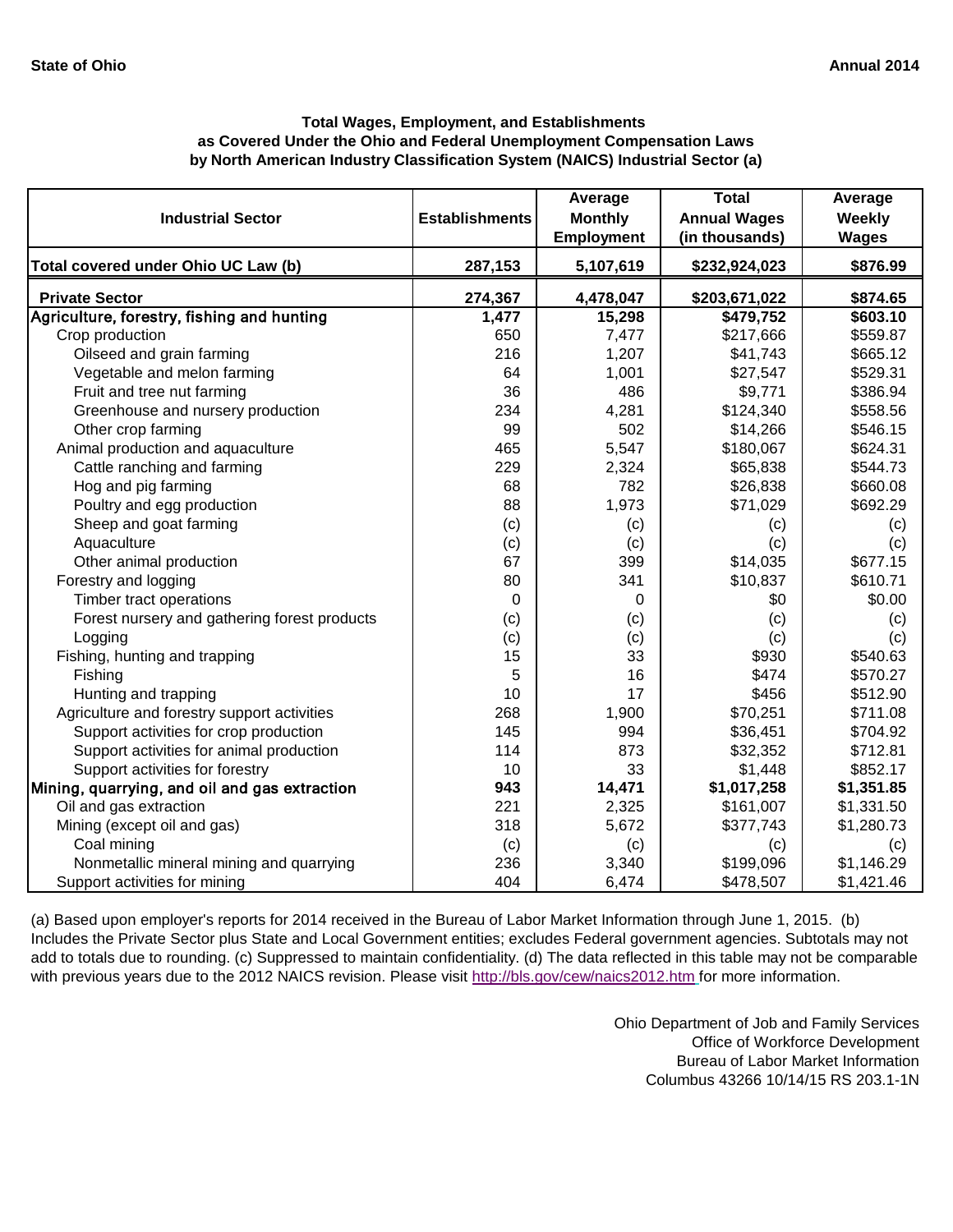|                                               |                       | Average           | <b>Total</b>        | Average      |
|-----------------------------------------------|-----------------------|-------------------|---------------------|--------------|
| <b>Industrial Sector</b>                      | <b>Establishments</b> | <b>Monthly</b>    | <b>Annual Wages</b> | Weekly       |
|                                               |                       | <b>Employment</b> | (in thousands)      | <b>Wages</b> |
| <b>Utilities</b>                              | 574                   | 18,216            | \$1,632,734         | \$1,723.65   |
| <b>Utilities</b>                              | 574                   | 18,216            | \$1,632,734         | \$1,723.65   |
| Power generation and supply                   | 322                   | 12,997            | \$1,246,038         | \$1,843.73   |
| Natural gas distribution                      | 142                   | 3,969             | \$318,359           | \$1,542.42   |
| Water, sewage and other systems               | 110                   | 1,251             | \$68,337            | \$1,050.85   |
| <b>Construction</b>                           | 22,478                | 195,554           | \$10,565,464        | \$1,039.00   |
| Construction of buildings                     | 6,196                 | 43,349            | \$2,343,421         | \$1,039.62   |
| Residential building construction             | 4,469                 | 18,114            | \$780,578           | \$828.71     |
| Nonresidential building construction          | 1,728                 | 25,235            | \$1,562,843         | \$1,190.98   |
| Heavy and civil engineering construction      | 1,442                 | 27,344            | \$1,950,945         | \$1,372.10   |
| Utility system construction                   | 725                   | 15,755            | \$1,124,379         | \$1,372.44   |
| Land subdivision                              | 125                   | 679               | \$48,008            | \$1,359.52   |
| Highway, street, and bridge construction      | 413                   | 9,326             | \$688,920           | \$1,420.63   |
| Other heavy construction                      | 178                   | 1,584             | \$89,638            | \$1,088.27   |
| Specialty trade contractors                   | 14,840                | 124,862           | \$6,271,099         | \$965.85     |
| Building foundation and exterior contractors  | 3,337                 | 24,651            | \$1,117,277         | \$871.60     |
| Building equipment contractors                | 5,651                 | 62,824            | \$3,417,398         | \$1,046.08   |
| Building finishing contractors                | 3,239                 | 19,066            | \$813,860           | \$820.90     |
| Other specialty trade contractors             | 2,613                 | 18,320            | \$922,563           | \$968.42     |
| Manufacturing                                 | 15,582                | 674,229           | \$38,757,784        | \$1,105.48   |
| Food manufacturing                            | 1,031                 | 57,077            | \$2,830,721         | \$953.75     |
| Animal food manufacturing                     | 81                    | 2,753             | \$164,827           | \$1,151.31   |
| Grain and oilseed milling                     | (c)                   | (c)               | (c)                 | (c)          |
| Sugar and confectionery product manufacturing | 87                    | 2,357             | \$71,365            | \$582.29     |
| Fruit and vegetable preserving and specialty  | 75                    | 11,550            | \$620,294           | \$1,032.83   |
| Dairy product manufacturing                   | 64                    | 6,850             | \$526,138           | \$1,477.00   |
| Animal slaughtering and processing            | 148                   | 11,024            | \$434,831           | \$758.58     |
| Seafood product preparation and packaging     | (c)                   | (c)               | (c)                 | (c)          |
| Bakeries and tortilla manufacturing           | 423                   | 12,735            | \$492,531           | \$743.77     |
| Other food manufacturing                      | 110                   | 7,966             | \$399,714           | \$965.00     |
| Beverage and tobacco product manufacturing    | 149                   | 6,907             | \$352,361           | \$981.04     |
| Textile mills                                 | 53                    | 2,114             | \$121,733           | \$1,107.31   |
| Fiber, yarn, and thread mills                 | 3                     | 16                | \$449               | \$528.94     |
| Fabric mills                                  | 23                    | 1,150             | \$52,777            | \$882.25     |
| Textile and fabric finishing mills            | 27                    | 947               | \$68,507            | \$1,390.56   |

[\(a\) Based upon employer's reports for 2014 received in the Bureau of Labor Market Information through June 1, 2015. \(b\)](http://bls.gov/cew/naics2012.htm)  [Includes the Private Sector plus State and Local Governm](http://bls.gov/cew/naics2012.htm)ent entities; excludes Federal government agencies. Subtotals may [not add to totals due to rounding. \(c\) Suppressed to main](http://bls.gov/cew/naics2012.htm)tain confidentiality. (d) The data reflected in this table may not be [comparable with previous years due to the 2012 NAICS revision. Please visit http://bls.gov/cew/naics2012.htm](http://bls.gov/cew/naics2012.htm) for more [information.](http://bls.gov/cew/naics2012.htm)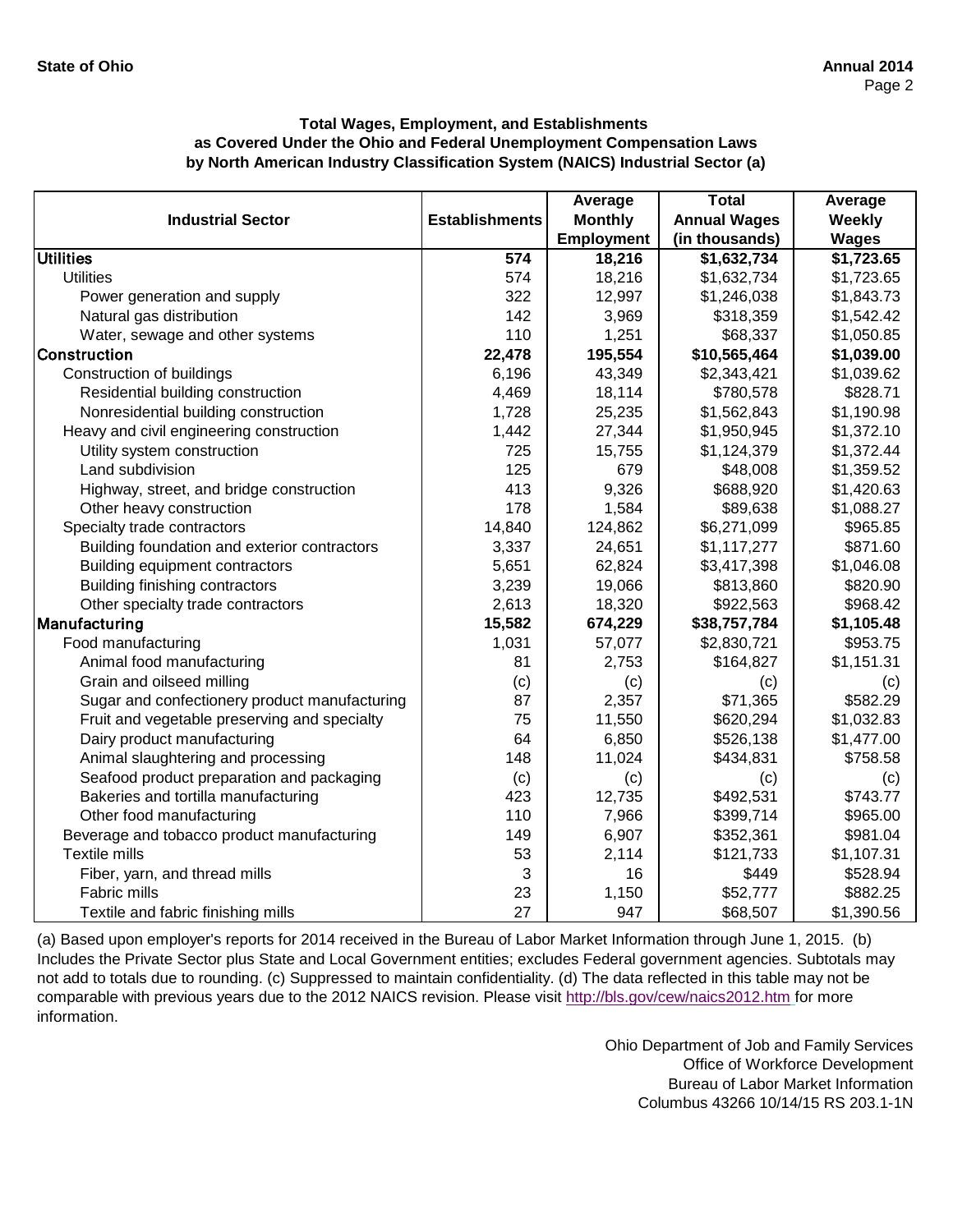|                                             |                       | Average           | <b>Total</b>        | Average      |
|---------------------------------------------|-----------------------|-------------------|---------------------|--------------|
| <b>Industrial Sector</b>                    | <b>Establishments</b> | <b>Monthly</b>    | <b>Annual Wages</b> | Weekly       |
|                                             |                       | <b>Employment</b> | (in thousands)      | <b>Wages</b> |
| Textile product mills                       | 222                   | 2,921             | \$96,799            | \$637.31     |
| Textile furnishings mills                   | 40                    | 644               | \$24,831            | \$741.87     |
| Other textile product mills                 | 182                   | 2,277             | \$71,968            | \$607.75     |
| Apparel manufacturing                       | 72                    | 1,664             | \$62,987            | \$727.83     |
| Apparel knitting mills                      | $\mathbf 0$           | 0                 | 0                   | 0            |
| Cut and sew apparel manufacturing           | 59                    | 1,526             | \$57,543            | \$725.00     |
| Accessories and other apparel manufacturing | 13                    | 138               | \$5,444             | \$759.15     |
| Leather and allied product manufacturing    | 31                    | 494               | \$15,669            | \$609.67     |
| Leather and hide tanning and finishing      | (c)                   | (c)               | (c)                 | (c)          |
| Footwear manufacturing                      | (c)                   | (c)               | (c)                 | (c)          |
| Other leather product manufacturing         | 24                    | 442               | \$13,307            | \$578.87     |
| Wood product manufacturing                  | 589                   | 11,971            | \$443,592           | \$712.60     |
| Sawmills and wood preservation              | 103                   | 1,571             | \$55,197            | \$675.63     |
| Plywood and engineered wood product mfg.    | 50                    | 1,658             | \$63,502            | \$736.48     |
| Other wood product manufacturing            | 437                   | 8,742             | \$324,893           | \$714.71     |
| Paper manufacturing                         | 340                   | 19,246            | \$1,114,983         | \$1,114.10   |
| Pulp, paper, and paperboard mills           | 25                    | 2,786             | \$196,057           | \$1,353.56   |
| Converted paper product manufacturing       | 315                   | 16,461            | \$918,926           | \$1,073.58   |
| Printing and related support activities     | 1,226                 | 21,426            | \$918,183           | \$824.13     |
| Petroleum and coal products manufacturing   | 120                   | 4,869             | \$453,877           | \$1,792.65   |
| Chemical manufacturing                      | 816                   | 43,280            | \$3,328,566         | \$1,478.98   |
| Basic chemical manufacturing                | 185                   | 9,332             | \$787,475           | \$1,622.77   |
| Resin, rubber, and artificial fibers mfg.   | 126                   | 5,840             | \$461,829           | \$1,520.87   |
| Agricultural chemical manufacturing         | 47                    | 2,037             | \$184,869           | \$1,745.02   |
| Pharmaceutical and medicine manufacturing   | 45                    | 4,984             | \$451,573           | \$1,742.29   |
| Paint, coating, and adhesive manufacturing  | 130                   | 7,804             | \$553,921           | \$1,364.90   |
| Soap, cleaning compound, and toiletry mfg.  | 126                   | 8,239             | \$566,595           | \$1,322.44   |
| Other chemical product and preparation mfg. | 158                   | 5,043             | \$322,303           | \$1,229.04   |
| Plastics and rubber products manufacturing  | 881                   | 55,060            | \$2,578,405         | \$900.56     |
| Plastics product manufacturing              | 685                   | 41,940            | \$1,882,576         | \$863.23     |
| Rubber product manufacturing                | 196                   | 13,121            | \$695,829           | \$1,019.87   |
| Nonmetallic mineral product manufacturing   | 703                   | 25,395            | \$1,429,002         | \$1,082.13   |
| Clay product and refractory manufacturing   | 106                   | 4,781             | \$224,904           | \$904.69     |
| Glass and glass product manufacturing       | 92                    | 7,411             | \$453,003           | \$1,175.46   |
| Cement and concrete product manufacturing   | 304                   | 5,210             | \$245,863           | \$907.58     |

[\(a\) Based upon employer's reports for 2014 received in the Bureau of Labor Market Information through June 1, 2015. \(b\)](http://bls.gov/cew/naics2012.htm)  [Includes the Private Sector plus State and Local Governm](http://bls.gov/cew/naics2012.htm)ent entities; excludes Federal government agencies. Subtotals may [not add to totals due to rounding. \(c\) Suppressed to main](http://bls.gov/cew/naics2012.htm)tain confidentiality. (d) The data reflected in this table may not be [comparable with previous years due to the 2012 NAICS revision. Please visit http://bls.gov/cew/naics2012.htm](http://bls.gov/cew/naics2012.htm) for more [information.](http://bls.gov/cew/naics2012.htm)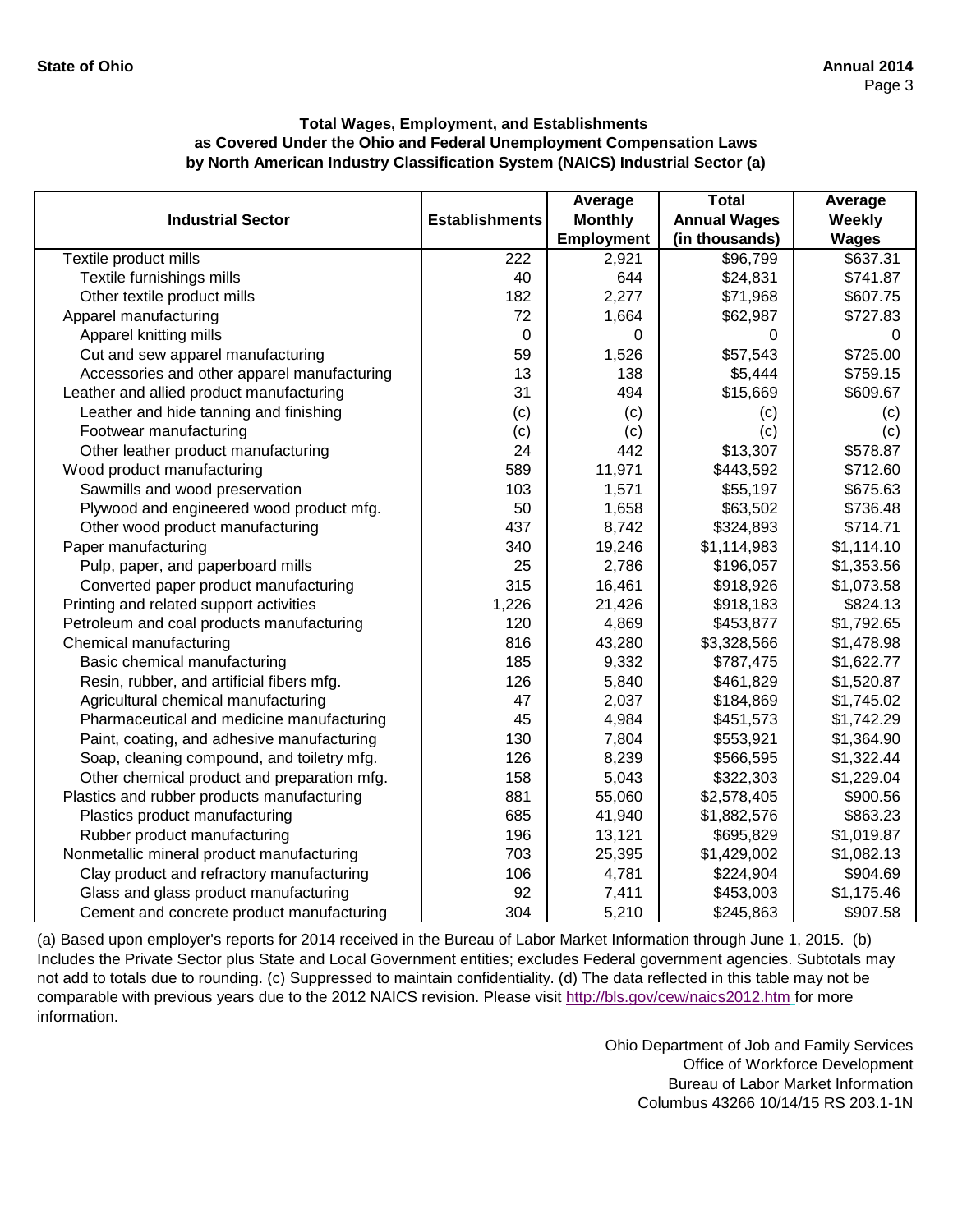|                                               |                       | Average           | <b>Total</b>        | Average      |
|-----------------------------------------------|-----------------------|-------------------|---------------------|--------------|
| <b>Industrial Sector</b>                      | <b>Establishments</b> | <b>Monthly</b>    | <b>Annual Wages</b> | Weekly       |
|                                               |                       | <b>Employment</b> | (in thousands)      | <b>Wages</b> |
| Lime and gypsum product manufacturing         | $\overline{19}$       | 651               | \$38,981            | \$1,151.96   |
| Other nonmetallic mineral products            | 182                   | 7,343             | \$466,251           | \$1,221.15   |
| Primary metal manufacturing                   | 447                   | 38,938            | \$2,547,442         | \$1,258.13   |
| Iron and steel mills and ferroalloy mfg.      | 57                    | 8,938             | \$739,659           | \$1,591.48   |
| Steel product mfg. from purchased steel       | 95                    | 7,371             | \$476,668           | \$1,243.63   |
| Alumina and aluminum production               | 47                    | 3,021             | \$145,291           | \$924.77     |
| Other nonferrous metal production             | 56                    | 5,813             | \$408,131           | \$1,350.17   |
| Foundries                                     | 191                   | 13,795            | \$777,692           | \$1,084.13   |
| Fabricated metal product manufacturing        | 3,658                 | 103,032           | \$5,531,214         | \$1,032.38   |
| Forging and stamping                          | 241                   | 10,876            | \$607,781           | \$1,074.69   |
| Cutlery and handtool manufacturing            | 81                    | 3,723             | \$185,322           | \$957.35     |
| Architectural and structural metals mfg.      | 654                   | 16,797            | \$826,477           | \$946.25     |
| Boiler, tank, and shipping container mfg.     | 112                   | 8,289             | \$571,446           | \$1,325.85   |
| Hardware manufacturing                        | 29                    | 1,088             | \$48,306            | \$854.21     |
| Spring and wire product manufacturing         | 83                    | 2,597             | \$121,002           | \$895.90     |
| Machine shops and threaded product mfg.       | 1,598                 | 25,966            | \$1,276,871         | \$945.65     |
| Coating, engraving, and heat treating metals  | 491                   | 12,613            | \$578,041           | \$881.33     |
| Other fabricated metal product manufacturing  | 369                   | 21,085            | \$1,315,968         | \$1,200.27   |
| Machinery manufacturing                       | 1,862                 | 77,723            | \$4,736,585         | \$1,171.96   |
| Ag., construction, and mining machinery mfg.  | 106                   | 5,950             | \$317,562           | \$1,026.35   |
| Industrial machinery manufacturing            | 247                   | 9,635             | \$574,246           | \$1,146.15   |
| Commercial and service industry machinery     | 91                    | 3,660             | \$216,272           | \$1,136.48   |
| HVAC and commercial refrigeration equipment   | 83                    | 6,824             | \$412,045           | \$1,161.25   |
| Metalworking machinery manufacturing          | 859                   | 22,963            | \$1,313,746         | \$1,100.21   |
| Turbine and power transmission equipment mfg. | 78                    | 4,432             | \$282,566           | \$1,226.17   |
| Other general purpose machinery manufacturing | 398                   | 24,260            | \$1,620,149         | \$1,284.29   |
| Computer and electronic product manufacturing | 520                   | 19,387            | \$1,249,186         | \$1,239.10   |
| Computer and peripheral equipment mfg.        | 23                    | 1,344             | \$82,191            | \$1,176.40   |
| Communications equipment manufacturing        | 38                    | 1,318             | \$92,544            | \$1,350.04   |
| Audio and video equipment manufacturing       | 11                    | 185               | \$8,544             | \$886.56     |
| Semiconductor and electronic component mfg.   | 145                   | 6,179             | \$366,157           | \$1,139.50   |
| Electronic instrument manufacturing           | 291                   | 10,078            | \$666,663           | \$1,272.12   |
| Magnetic media manufacturing and reproducing  | 13                    | 283               | \$33,087            | \$2,249.71   |
| Electrical equipment and appliance mfg.       | 369                   | 27,997            | \$1,647,331         | \$1,131.54   |
| Electric lighting equipment manufacturing     | 52                    | 2,667             | \$190,784           | \$1,375.88   |

[\(a\) Based upon employer's reports for 2014 received in the Bureau of Labor Market Information through June 1, 2015. \(b\)](http://bls.gov/cew/naics2012.htm)  [Includes the Private Sector plus State and Local Governm](http://bls.gov/cew/naics2012.htm)ent entities; excludes Federal government agencies. Subtotals may [not add to totals due to rounding. \(c\) Suppressed to main](http://bls.gov/cew/naics2012.htm)tain confidentiality. (d) The data reflected in this table may not be [comparable with previous years due to the 2012 NAICS revision. Please visit http://bls.gov/cew/naics2012.htm](http://bls.gov/cew/naics2012.htm) for more [information.](http://bls.gov/cew/naics2012.htm)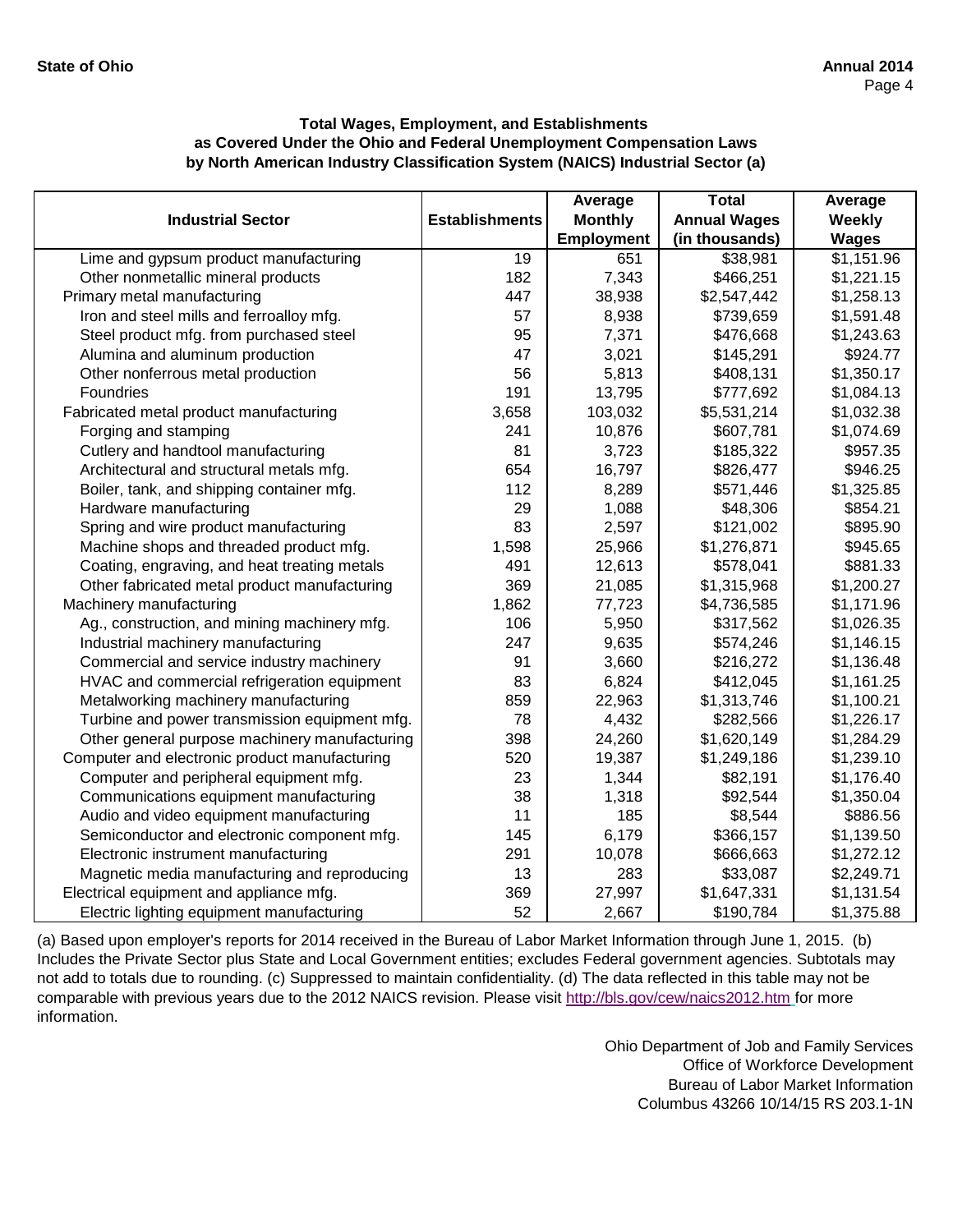|                                               |                       | Average           | <b>Total</b>        | Average      |
|-----------------------------------------------|-----------------------|-------------------|---------------------|--------------|
| <b>Industrial Sector</b>                      | <b>Establishments</b> | <b>Monthly</b>    | <b>Annual Wages</b> | Weekly       |
|                                               |                       | <b>Employment</b> | (in thousands)      | <b>Wages</b> |
| Household appliance manufacturing             | $\overline{22}$       | 10,014            | \$498,673           | \$957.62     |
| Electrical equipment manufacturing            | 172                   | 8,480             | \$576,629           | \$1,307.75   |
| Other electrical equipment and component mfg. | 124                   | 6,836             | \$381,244           | \$1,072.46   |
| Transportation equipment manufacturing        | 779                   | 118,141           | \$7,673,208         | \$1,249.04   |
| Motor vehicle manufacturing                   | 26                    | 22,610            | \$1,685,143         | \$1,433.31   |
| Motor vehicle body and trailer manufacturing  | 95                    | 8,078             | \$363,949           | \$866.48     |
| Motor vehicle parts manufacturing             | 479                   | 69,576            | \$3,953,434         | \$1,092.73   |
| Aerospace product and parts manufacturing     | 128                   | 16,597            | \$1,593,117         | \$1,845.88   |
| Railroad rolling stock manufacturing          | 12                    | 299               | \$13,291            | \$854.37     |
| Ship and boat building                        | 12                    | 131               | \$5,171             | \$759.52     |
| Other transportation equipment manufacturing  | 28                    | 850               | \$59,101            | \$1,336.48   |
| Furniture and related product manufacturing   | 701                   | 14,703            | \$628,376           | \$821.87     |
| Household and institutional furniture mfg.    | 499                   | 10,356            | \$434,090           | \$806.10     |
| Office furniture and fixtures manufacturing   | 180                   | 3,574             | \$158,794           | \$854.42     |
| Other furniture related product manufacturing | 22                    | 773               | \$35,492            | \$882.50     |
| Miscellaneous manufacturing                   | 1,015                 | 21,882            | \$997,564           | \$876.69     |
| Medical equipment and supplies manufacturing  | 385                   | 9,641             | \$471,667           | \$940.81     |
| Other miscellaneous manufacturing             | 630                   | 12,241            | \$525,898           | \$826.17     |
| Wholesale trade                               | 23,198                | 232,282           | \$15,034,256        | \$1,244.69   |
| Merchant wholesalers, durable goods           | 9,913                 | 127,442           | \$7,891,418         | \$1,190.79   |
| Motor vehicle and parts merchant wholesalers  | 829                   | 14,393            | \$718,576           | \$960.13     |
| Furniture and furnishing merchant wholesalers | 259                   | 3,039             | \$166,431           | \$1,053.17   |
| Lumber and const. supply merchant wholesalers | 637                   | 6,863             | \$352,187           | \$986.83     |
| Commercial equip. merchant wholesalers        | 1,846                 | 23,988            | \$1,934,673         | \$1,550.98   |
| Metal and mineral merchant wholesalers        | 559                   | 10,159            | \$617,535           | \$1,168.98   |
| Electric goods merchant wholesalers           | 943                   | 11,595            | \$759,008           | \$1,258.88   |
| Hardware and plumbing merchant wholesalers    | 825                   | 10,843            | \$632,199           | \$1,121.27   |
| Machinery and supply merchant wholesalers     | 2,893                 | 32,690            | \$2,077,547         | \$1,222.17   |
| Misc. durable goods merchant wholesalers      | 1,123                 | 13,873            | \$633,262           | \$877.83     |
| Merchant wholesalers, nondurable goods        | 4,165                 | 67,401            | \$4,046,799         | \$1,154.62   |
| Paper and paper product merchant wholesalers  | 395                   | 5,303             | \$348,548           | \$1,264.06   |
| Druggists' goods merchant wholesalers         | 366                   | 6,760             | \$614,309           | \$1,747.58   |
| Apparel and piece goods merchant wholesalers  | 169                   | 1,337             | \$76,404            | \$1,098.96   |
| Grocery and Related Product Wholesalers       | 1,011                 | 23,922            | \$1,197,424         | \$962.60     |
| Farm product raw material merch. whls.        | 233                   | 3,119             | \$134,701           | \$830.46     |

[\(a\) Based upon employer's reports for 2014 received in the Bureau of Labor Market Information through June 1, 2015. \(b\)](http://bls.gov/cew/naics2012.htm)  [Includes the Private Sector plus State and Local Governm](http://bls.gov/cew/naics2012.htm)ent entities; excludes Federal government agencies. Subtotals may [not add to totals due to rounding. \(c\) Suppressed to main](http://bls.gov/cew/naics2012.htm)tain confidentiality. (d) The data reflected in this table may not be [comparable with previous years due to the 2012 NAICS revision. Please visit http://bls.gov/cew/naics2012.htm](http://bls.gov/cew/naics2012.htm) for more [information.](http://bls.gov/cew/naics2012.htm)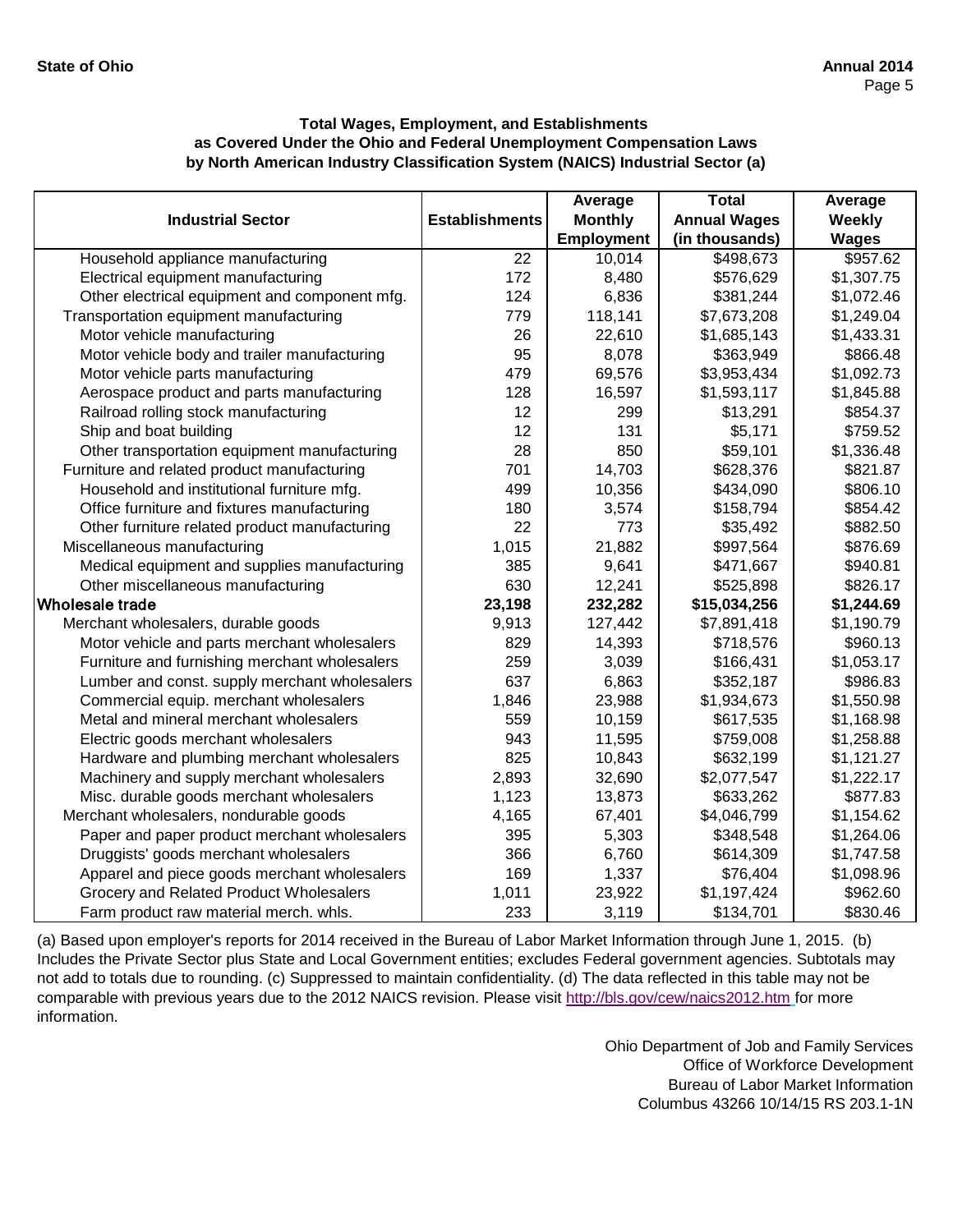|                                               |                       | Average           | <b>Total</b>        | Average      |
|-----------------------------------------------|-----------------------|-------------------|---------------------|--------------|
| <b>Industrial Sector</b>                      | <b>Establishments</b> | <b>Monthly</b>    | <b>Annual Wages</b> | Weekly       |
|                                               |                       | <b>Employment</b> | (in thousands)      | <b>Wages</b> |
| Chemical merchant wholesalers                 | 694                   | 8,120             | \$688,597           | \$1,630.88   |
| Petroleum merchant wholesalers                | 276                   | 3,063             | \$185,314           | \$1,163.48   |
| Alcoholic beverage merchant wholesalers       | 157                   | 5,830             | \$299,750           | \$988.69     |
| Misc. nondurable goods merchant wholesalers   | 865                   | 9,947             | \$501,752           | \$970.06     |
| Electronic markets and agents and brokers     | 9,120                 | 37,439            | \$3,096,039         | \$1,590.31   |
| <b>Retail trade</b>                           | 35,812                | 566,291           | \$14,804,826        | \$502.75     |
| Motor vehicle and parts dealers               | 4,620                 | 75,230            | \$3,155,497         | \$806.63     |
| Automobile dealers                            | 1,783                 | 46,586            | \$2,263,256         | \$934.27     |
| Other motor vehicle dealers                   | 420                   | 4,430             | \$165,504           | \$718.46     |
| Auto parts, accessories, and tire stores      | 2,417                 | 24,214            | \$726,736           | \$577.19     |
| Furniture and home furnishings stores         | 1,422                 | 13,515            | \$419,918           | \$597.52     |
| Furniture stores                              | 621                   | 6,899             | \$237,597           | \$662.33     |
| Home furnishings stores                       | 801                   | 6,616             | \$182,321           | \$529.96     |
| Electronics and appliance stores              | 1,665                 | 15,931            | \$579,686           | \$699.77     |
| Building material and garden supply stores    | 2,805                 | 49,075            | \$1,426,212         | \$558.88     |
| Building material and supplies dealers        | 2,023                 | 42,320            | \$1,235,043         | \$561.23     |
| Lawn and garden equipment and supplies stores | 782                   | 6,756             | \$191,169           | \$544.15     |
| Food and beverage stores                      | 5,023                 | 105,390           | \$2,162,677         | \$394.63     |
| Grocery stores                                | 3,337                 | 94,430            | \$1,962,265         | \$399.62     |
| Specialty food stores                         | 725                   | 6,616             | \$134,117           | \$389.85     |
| Beer, wine, and liquor stores                 | 961                   | 4,344             | \$66,294            | \$293.50     |
| Health and personal care stores               | 3,540                 | 35,940            | \$1,202,705         | \$643.56     |
| Gasoline stations                             | 3,720                 | 35,882            | \$653,931           | \$350.48     |
| Clothing and clothing accessories stores      | 3,866                 | 40,467            | \$817,765           | \$388.62     |
| Clothing stores                               | 2,480                 | 30,045            | \$550,719           | \$352.50     |
| Shoe stores                                   | 653                   | 5,841             | \$102,185           | \$336.44     |
| Jewelry, luggage, and leather goods stores    | 734                   | 4,581             | \$164,861           | \$692.04     |
| Sporting goods, hobby, book, and music stores | 1,793                 | 21,173            | \$361,940           | \$328.73     |
| Sporting goods and musical instrument stores  | 1,547                 | 18,727            | \$324,967           | \$333.71     |
| Book, periodical, and music stores            | 246                   | 2,446             | \$36,973            | \$290.67     |
| General merchandise stores                    | 2,397                 | 116,784           | \$2,337,026         | \$384.83     |
| Department stores                             | 524                   | 44,406            | \$774,531           | \$335.42     |
| Other general merchandise stores              | 1,873                 | 72,379            | \$1,562,495         | \$415.15     |
| Miscellaneous store retailers                 | 3,739                 | 29,738            | \$612,889           | \$396.33     |
| Florists                                      | 579                   | 2,864             | \$44,360            | \$297.88     |

[\(a\) Based upon employer's reports for 2014 received in the Bureau of Labor Market Information through June 1, 2015. \(b\)](http://bls.gov/cew/naics2012.htm)  [Includes the Private Sector plus State and Local Governm](http://bls.gov/cew/naics2012.htm)ent entities; excludes Federal government agencies. Subtotals may [not add to totals due to rounding. \(c\) Suppressed to main](http://bls.gov/cew/naics2012.htm)tain confidentiality. (d) The data reflected in this table may not be [comparable with previous years due to the 2012 NAICS revision. Please visit http://bls.gov/cew/naics2012.htm](http://bls.gov/cew/naics2012.htm) for more [information.](http://bls.gov/cew/naics2012.htm)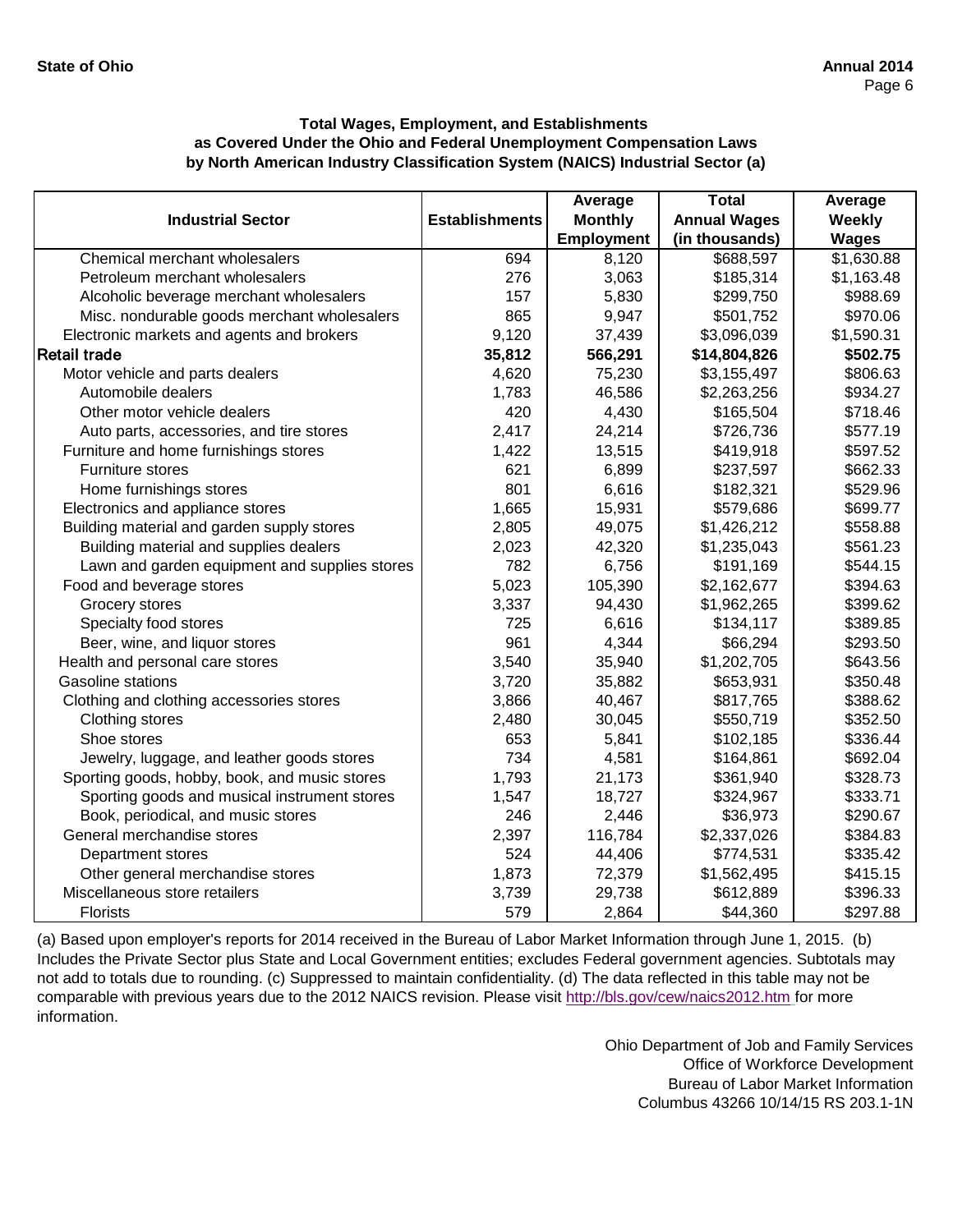|                                              |                       | Average           | <b>Total</b>        | Average      |
|----------------------------------------------|-----------------------|-------------------|---------------------|--------------|
| <b>Industrial Sector</b>                     | <b>Establishments</b> | <b>Monthly</b>    | <b>Annual Wages</b> | Weekly       |
|                                              |                       | <b>Employment</b> | (in thousands)      | <b>Wages</b> |
| Office supplies, stationery, and gift stores | 1,018                 | 9,152             | \$202,634           | \$425.79     |
| Used merchandise stores                      | 639                   | 7,141             | \$126,320           | \$340.19     |
| Other miscellaneous store retailers          | 1,503                 | 10,582            | \$239,575           | \$435.38     |
| Nonstore retailers                           | 1,224                 | 27,167            | \$1,074,583         | \$760.67     |
| Electronic shopping and mail-order houses    | 622                   | 17,086            | \$723,515           | \$814.37     |
| Vending machine operators                    | 215                   | 5,364             | \$141,599           | \$507.63     |
| Direct selling establishments                | 387                   | 4,717             | \$209,468           | \$853.92     |
| <b>Transportation and warehousing</b>        | 7,935                 | 170,691           | \$7,833,972         | \$882.62     |
| Air transportation                           | 135                   | 9,989             | \$874,582           | \$1,683.67   |
| Scheduled air transportation                 | 43                    | 4,433             | \$242,682           | \$1,052.90   |
| Nonscheduled air transportation              | 92                    | 5,557             | \$631,900           | \$2,186.81   |
| Rail transportation                          | 4                     | 10                | 523                 | 1015.04      |
| Water transportation                         | 46                    | 635               | \$46,470            | \$1,407.50   |
| Sea, coastal, and Great Lakes transportation | 27                    | 412               | \$32,266            | \$1,504.85   |
| Inland water transportation                  | 19                    | 223               | \$14,204            | \$1,227.15   |
| Truck transportation                         | 4,583                 | 68,235            | \$3,177,749         | \$895.60     |
| General freight trucking                     | 2,967                 | 51,414            | \$2,417,711         | \$904.33     |
| Specialized freight trucking                 | 1,616                 | 16,822            | \$760,038           | \$868.90     |
| Transit and ground passenger transportation  | 431                   | 9,597             | \$206,078           | \$412.92     |
| Urban transit systems                        | 9                     | 133               | \$3,184             | \$458.94     |
| Interurban and rural bus transportation      | 11                    | 322               | \$8,712             | \$519.77     |
| Taxi and limousine service                   | 143                   | 1,377             | \$25,187            | \$351.85     |
| School and employee bus transportation       | 74                    | 4,091             | \$90,108            | \$423.62     |
| Charter bus industry                         | 39                    | 927               | \$23,618            | \$490.02     |
| Other ground passenger transportation        | 156                   | 2,748             | \$55,269            | \$386.85     |
| Pipeline transportation                      | 116                   | 1,138             | \$105,740           | \$1,787.27   |
| Pipeline transportation of crude oil         | 29                    | 555               | \$55,262            | \$1,914.27   |
| Pipeline transportation of natural gas       | 41                    | 345               | \$27,351            | \$1,523.87   |
| Other pipeline transportation                | 46                    | 237               | \$23,126            | \$1,873.25   |
| Scenic and sightseeing transportation        | 23                    | 172               | \$3,992             | \$445.63     |
| Scenic and sightseeing transportation, land  | (c)                   | (c)               | (c)                 | (c)          |
| Scenic and sightseeing transportation, water | 15                    | 106               | 2022                | 367.77       |
| Scenic and sightseeing transportation, other | (c)                   | (c)               | (c)                 | (c)          |
| Support activities for transportation        | 1,261                 | 18,552            | \$841,475           | \$872.25     |
| Support activities for air transportation    | 199                   | 4,256             | \$189,643           | \$856.83     |

[\(a\) Based upon employer's reports for 2014 received in the Bureau of Labor Market Information through June 1, 2015. \(b\)](http://bls.gov/cew/naics2012.htm)  [Includes the Private Sector plus State and Local Governm](http://bls.gov/cew/naics2012.htm)ent entities; excludes Federal government agencies. Subtotals may [not add to totals due to rounding. \(c\) Suppressed to main](http://bls.gov/cew/naics2012.htm)tain confidentiality. (d) The data reflected in this table may not be [comparable with previous years due to the 2012 NAICS revision. Please visit http://bls.gov/cew/naics2012.htm](http://bls.gov/cew/naics2012.htm) for more [information.](http://bls.gov/cew/naics2012.htm)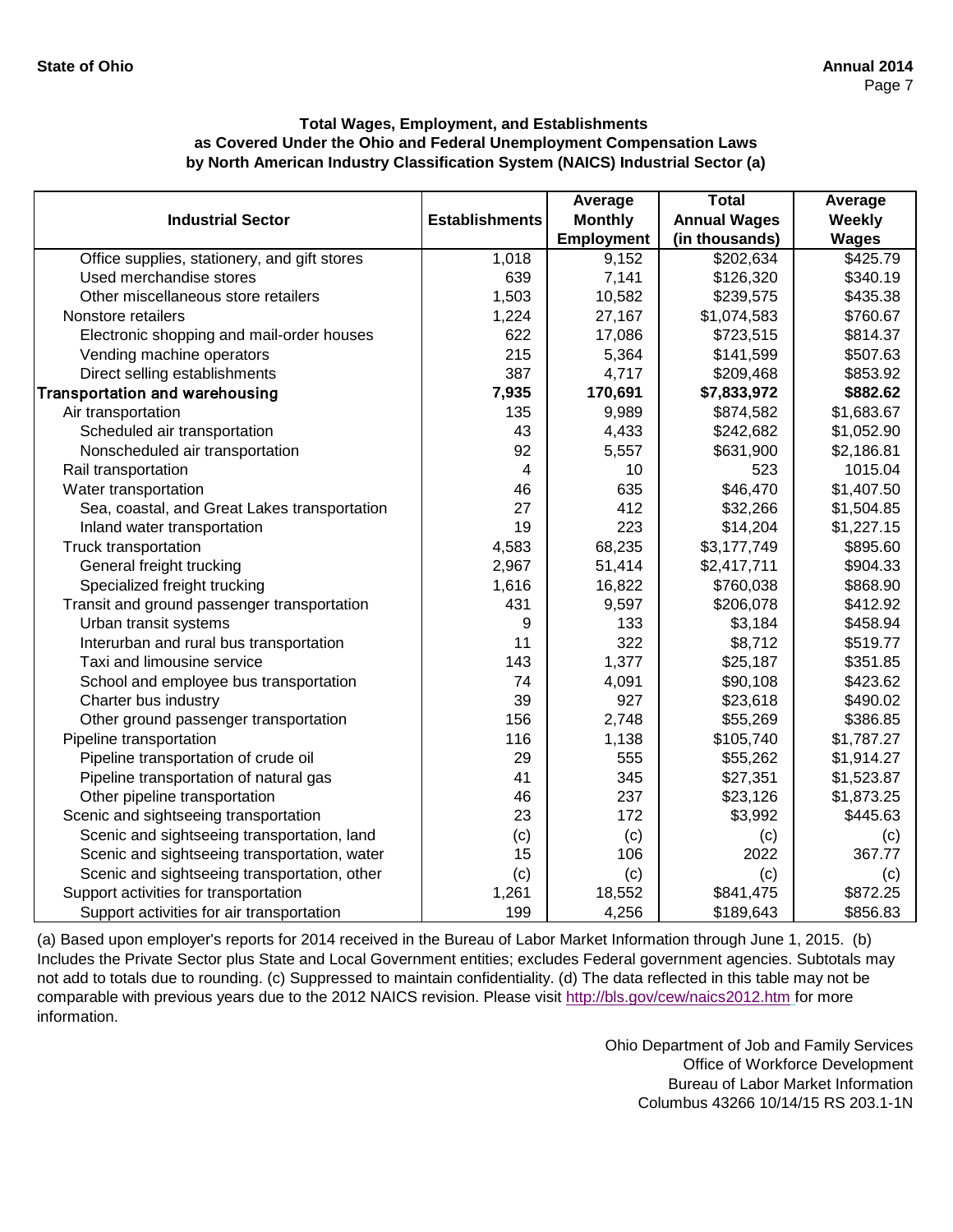|                                               |                       | Average           | <b>Total</b>        | Average      |
|-----------------------------------------------|-----------------------|-------------------|---------------------|--------------|
| <b>Industrial Sector</b>                      | <b>Establishments</b> | <b>Monthly</b>    | <b>Annual Wages</b> | Weekly       |
|                                               |                       | <b>Employment</b> | (in thousands)      | <b>Wages</b> |
| Support activities for rail transportation    | 61                    | 1,191             | \$51,588            | \$832.69     |
| Support activities for water transportation   | 39                    | 928               | \$43,762            | \$907.35     |
| Support activities for road transportation    | 349                   | 2,938             | \$102,857           | \$673.29     |
| Freight transportation arrangement            | 497                   | 7,061             | \$384,455           | \$1,047.12   |
| Other support activities for transportation   | 117                   | 2,178             | \$69,170            | \$610.65     |
| Postal service                                | 9                     | 66                | \$2,474             | \$723.46     |
| Couriers and messengers                       | 582                   | 21,136            | \$862,141           | \$784.44     |
| Couriers and express delivery services        | 385                   | 19,663            | \$811,704           | \$793.87     |
| Local messengers and local delivery           | 197                   | 1,473             | \$50,437            | \$658.48     |
| Warehousing and storage                       | 746                   | 41,161            | \$1,712,749         | \$800.21     |
| Information                                   | 4,296                 | 72,588            | \$4,557,543         | \$1,207.42   |
| Publishing industries (except internet)       | 1,255                 | 23,492            | \$1,533,911         | \$1,255.65   |
| Newspaper, book, and directory publishers     | 673                   | 17,998            | \$1,056,231         | \$1,128.56   |
| Software publishers                           | 583                   | 5,494             | \$477,680           | \$1,671.98   |
| Motion picture and sound recording industries | 505                   | 5,556             | \$123,918           | \$428.92     |
| Motion picture and video industries           | 454                   | 5,367             | \$115,799           | \$414.92     |
| Sound recording industries                    | 51                    | 189               | \$8,119             | \$826.12     |
| Broadcasting (except internet)                | 233                   | 6,547             | \$363,465           | \$1,067.56   |
| Radio and television broadcasting             | 220                   | 6,399             | \$358,054           | \$1,076.04   |
| Cable and other subscription programming      | 13                    | 148               | \$5,411             | \$701.56     |
| Telecommunications                            | 1,447                 | 25,657            | \$1,715,895         | \$1,286.13   |
| Wired telecommunications carriers             | 922                   | 19,810            | \$1,310,677         | \$1,272.35   |
| Wireless telecommunications carriers          | 271                   | 3,043             | \$188,076           | \$1,188.42   |
| Satellite telecommunications                  | 18                    | 57                | \$6,510             | \$2,180.50   |
| Other telecommunications                      | 237                   | 2,746             | \$210,632           | \$1,475.27   |
| Data processing, hosting and related services | 420                   | 5,710             | \$357,079           | \$1,202.65   |
| Other information services                    | 436                   | 5,626             | \$463,275           | \$1,583.50   |
| <b>Finance and insurance</b>                  | 17,358                | 209,557           | \$14,635,281        | \$1,343.06   |
| Monetary authorities - central bank           | (c)                   | (c)               | (c)                 | (c)          |
| Credit intermediation and related activities  | 6,738                 | 90,855            | \$5,117,570         | \$1,083.21   |
| Depository credit intermediation              | 4,687                 | 57,636            | \$3,101,183         | \$1,034.75   |
| Nondepository credit intermediation           | 1,253                 | 19,542            | \$1,195,944         | \$1,176.92   |
| Activities related to credit intermediation   | 799                   | 13,678            | \$820,444           | \$1,153.52   |
| Securities, commodity contracts, investments  | 3,411                 | 17,512            | \$2,401,192         | \$2,636.88   |
| Securities and commodity contracts brokerage  | 1,585                 | 9,217             | \$1,437,218         | \$2,998.65   |

[\(a\) Based upon employer's reports for 2014 received in the Bureau of Labor Market Information through June 1, 2015. \(b\)](http://bls.gov/cew/naics2012.htm)  [Includes the Private Sector plus State and Local Governm](http://bls.gov/cew/naics2012.htm)ent entities; excludes Federal government agencies. Subtotals may [not add to totals due to rounding. \(c\) Suppressed to main](http://bls.gov/cew/naics2012.htm)tain confidentiality. (d) The data reflected in this table may not be [comparable with previous years due to the 2012 NAICS revision. Please visit http://bls.gov/cew/naics2012.htm](http://bls.gov/cew/naics2012.htm) for more [information.](http://bls.gov/cew/naics2012.htm)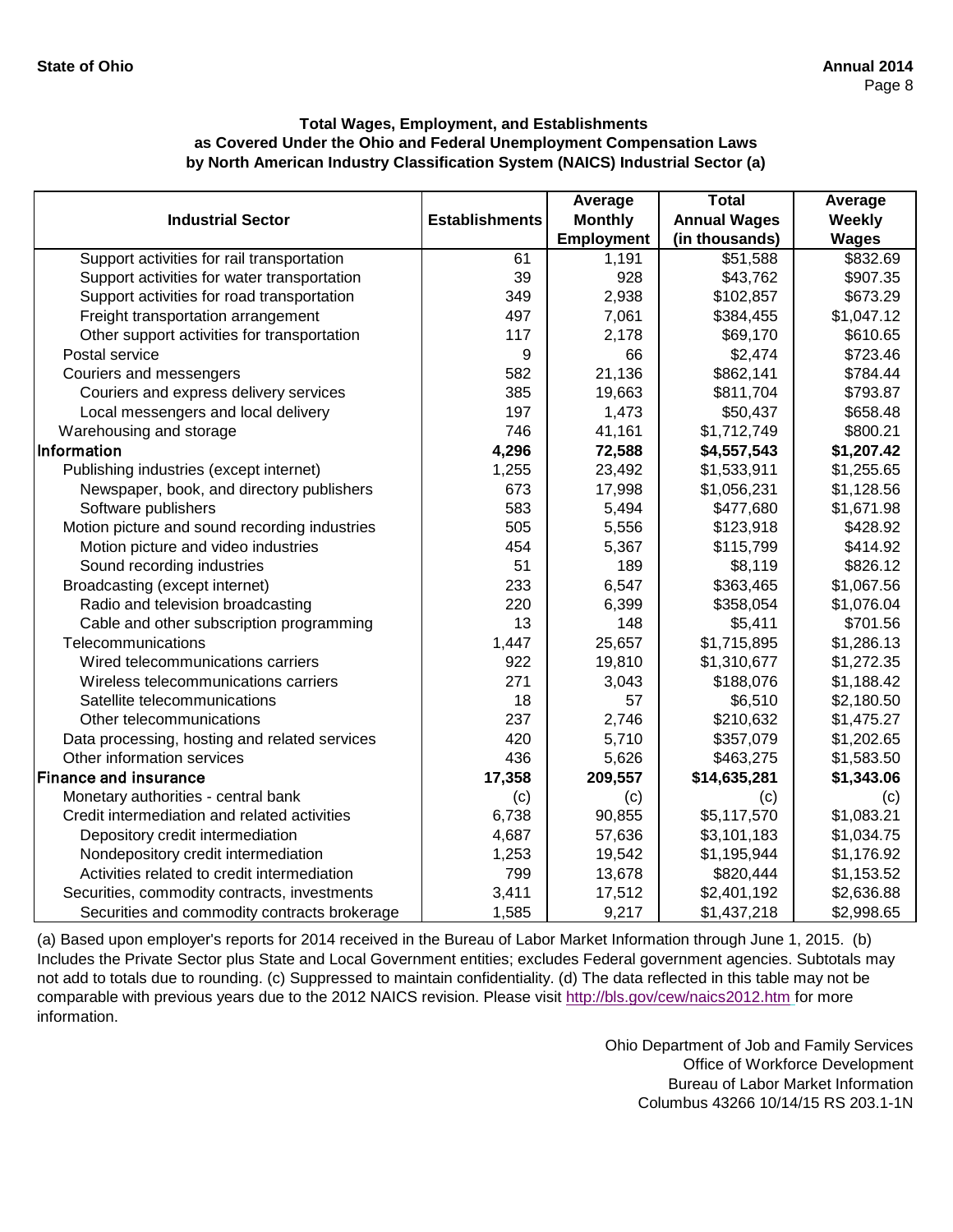|                                              |                       | Average        | <b>Total</b>        | Average      |
|----------------------------------------------|-----------------------|----------------|---------------------|--------------|
| <b>Industrial Sector</b>                     | <b>Establishments</b> | <b>Monthly</b> | <b>Annual Wages</b> | Weekly       |
|                                              |                       | Employment     | (in thousands)      | <b>Wages</b> |
| Securities and commodity exchanges           | 9                     | 9              | \$734               | \$1,612.62   |
| Other financial investment activities        | 1,818                 | 8,286          | \$963,240           | \$2,235.56   |
| Insurance carriers and related activities    | 7,101                 | 100,144        | \$7,019,899         | \$1,348.04   |
| Insurance carriers                           | 1,239                 | 61,956         | \$4,815,989         | \$1,494.87   |
| Insurance agencies, brokerages, and related  | 5,862                 | 38,188         | \$2,203,911         | \$1,109.85   |
| Funds, trusts, and other financial vehicles  | (c)                   | (c)            | (c)                 | (c)          |
| Insurance and employee benefit funds         | (c)                   | (c)            | (c)                 | (c)          |
| Other investment pools and funds             | 82                    | 72             | \$9,422             | \$2,504.96   |
| Real estate and rental and leasing           | 10,329                | 61,083         | \$2,624,518         | \$826.27     |
| Real estate                                  | 8,186                 | 42,334         | \$1,842,340         | \$836.90     |
| Lessors of real estate                       | 3,310                 | 17,081         | \$686,748           | \$773.19     |
| Offices of real estate agents and brokers    | 2,045                 | 6,171          | \$309,397           | \$964.23     |
| Activities related to real estate            | 2,831                 | 19,083         | \$846,196           | \$852.77     |
| Rental and leasing services                  | 2,017                 | 18,199         | \$746,274           | \$788.60     |
| Automotive equipment rental and leasing      | 650                   | 6,351          | \$259,009           | \$784.23     |
| Consumer goods rental                        | 793                   | 6,418          | \$190,057           | \$569.52     |
| General rental centers                       | 174                   | 1,451          | \$55,785            | \$739.13     |
| Machinery and equipment rental and leasing   | 399                   | 3,978          | \$241,423           | \$1,166.98   |
| Lessors of nonfinancial intangible assets    | 126                   | 550            | \$35,904            | \$1,254.42   |
| Professional and technical services          | 31,133                | 248,413        | \$17,143,072        | \$1,327.12   |
| Professional and technical services          | 31,133                | 248,413        | \$17,143,072        | \$1,327.12   |
| Legal services                               | 5,456                 | 32,999         | \$2,186,955         | \$1,274.50   |
| Accounting and bookkeeping services          | 4,094                 | 30,876         | \$1,750,468         | \$1,090.25   |
| Architectural and engineering services       | 3,707                 | 40,455         | \$2,837,016         | \$1,348.62   |
| Specialized design services                  | 961                   | 6,641          | \$485,335           | \$1,405.52   |
| Computer systems design and related services | 7,212                 | 56,264         | \$4,685,016         | \$1,601.33   |
| Management and technical consulting services | 5,498                 | 29,080         | \$2,130,387         | \$1,408.87   |
| Scientific research and development services | 683                   | 16,784         | \$1,512,541         | \$1,733.04   |
| Advertising, PR, and related services        | 1,396                 | 13,283         | \$666,758           | \$965.29     |
| Other professional and technical services    | 2,127                 | 22,033         | \$888,596           | \$775.60     |
| Management of companies and enterprises      | 2,056                 | 138,040        | \$14,546,547        | \$2,026.52   |
| Management of companies and enterprises      | 2,056                 | 138,040        | \$14,546,547        | \$2,026.52   |
| Administrative and waste services            | 16,754                | 322,692        | \$10,241,142        | \$610.33     |
| Administrative and support services          | 15,811                | 307,317        | \$9,426,683         | \$589.88     |
| Office administrative services               | 1,499                 | 19,251         | \$1,285,956         | \$1,284.62   |

[\(a\) Based upon employer's reports for 2014 received in the Bureau of Labor Market Information through June 1, 2015. \(b\)](http://bls.gov/cew/naics2012.htm)  [Includes the Private Sector plus State and Local Governm](http://bls.gov/cew/naics2012.htm)ent entities; excludes Federal government agencies. Subtotals may [not add to totals due to rounding. \(c\) Suppressed to main](http://bls.gov/cew/naics2012.htm)tain confidentiality. (d) The data reflected in this table may not be [comparable with previous years due to the 2012 NAICS revision. Please visit http://bls.gov/cew/naics2012.htm](http://bls.gov/cew/naics2012.htm) for more [information.](http://bls.gov/cew/naics2012.htm)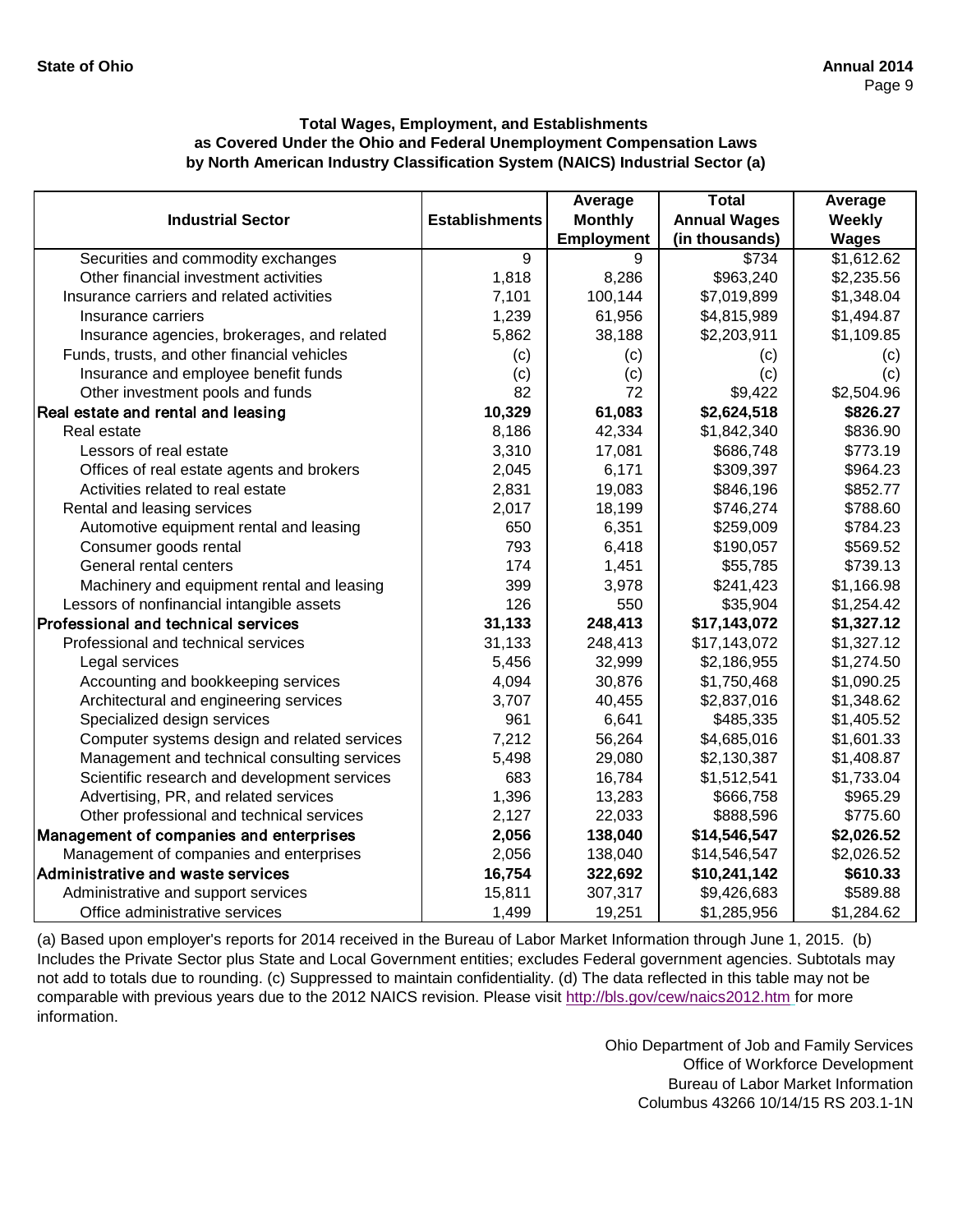|                                                     |                       | Average           | <b>Total</b>        | Average      |
|-----------------------------------------------------|-----------------------|-------------------|---------------------|--------------|
| <b>Industrial Sector</b>                            | <b>Establishments</b> | <b>Monthly</b>    | <b>Annual Wages</b> | Weekly       |
|                                                     |                       | <b>Employment</b> | (in thousands)      | <b>Wages</b> |
| Facilities support services                         | 103                   | 3,096             | \$127,412           | \$791.52     |
| <b>Employment services</b>                          | 3,222                 | 140,570           | \$3,744,709         | \$512.29     |
| <b>Business support services</b>                    | 1,239                 | 37,609            | \$1,413,827         | \$722.92     |
| Travel arrangement and reservation services         | 576                   | 3,264             | \$132,899           | \$782.90     |
| Investigation and security services                 | 1,107                 | 24,101            | \$627,302           | \$500.54     |
| Services to buildings and dwellings                 | 7,316                 | 68,781            | \$1,651,161         | \$461.65     |
| Other support services                              | 750                   | 10,644            | \$443,416           | \$801.13     |
| Waste management and remediation services           | 943                   | 15,375            | \$814,459           | \$1,018.71   |
| Waste collection                                    | 376                   | 5,250             | \$234,269           | \$858.10     |
| Waste treatment and disposal                        | 181                   | 4,346             | \$248,652           | \$1,100.38   |
| Remediation and other waste services                | 386                   | 5,779             | \$331,538           | \$1,103.25   |
| <b>Educational services</b>                         | 2,990                 | 93,036            | \$3,216,042         | \$664.77     |
| <b>Educational services</b>                         | 2,990                 | 93,036            | \$3,216,042         | \$664.77     |
| Elementary and secondary schools                    | 594                   | 34,710            | \$971,760           | \$538.40     |
| Junior colleges                                     | 69                    | 2,767             | \$92,330            | \$641.63     |
| Colleges and universities                           | 211                   | 35,632            | \$1,650,317         | \$890.67     |
| Business, computer and management training          | 280                   | 1,646             | \$82,677            | \$966.00     |
| Technical and trade schools                         | 306                   | 3,157             | \$109,204           | \$665.19     |
| Other schools and instruction                       | 1,172                 | 9,912             | \$159,090           | \$308.65     |
| Educational support services                        | 360                   | 5,212             | \$150,662           | \$555.87     |
| Health care and social assistance                   | 29,037                | 766,206           | \$33,126,712        | \$831.44     |
| Ambulatory health care services                     | 19,764                | 257,567           | \$13,831,036        | \$1,032.67   |
| Offices of physicians                               | 6,924                 | 86,283            | \$7,593,549         | \$1,692.44   |
| Offices of dentists                                 | 4,115                 | 31,153            | \$1,453,576         | \$897.31     |
| Offices of other health practitioners               | 4,823                 | 31,522            | \$1,188,959         | \$725.35     |
| Outpatient care centers                             | 1,291                 | 27,934            | \$1,254,348         | \$863.54     |
| Medical and diagnostic laboratories                 | 736                   | 7,454             | \$397,474           | \$1,025.46   |
| Home health care services                           | 1,528                 | 61,364            | \$1,538,648         | \$482.19     |
| Other ambulatory health care services               | 347                   | 11,858            | \$404,482           | \$655.96     |
| Hospitals                                           | 289                   | 243,214           | \$12,796,506        | \$1,011.81   |
| General medical and surgical hospitals              | 216                   | 235,843           | \$12,491,764        | \$1,018.60   |
| Psychiatric and substance abuse hospitals           | 21                    | 2,226             | \$78,773            | \$680.65     |
| Other hospitals                                     | 52                    | 5,146             | \$225,969           | \$844.42     |
| Nursing and residential care facilities             | 3,523                 | 168,321           | \$4,319,219         | \$493.48     |
| Nursing care facilities, skilled nursing facilities | 1,064                 | 99,451            | \$2,693,447         | \$520.83     |

[\(a\) Based upon employer's reports for 2014 received in the Bureau of Labor Market Information through June 1, 2015. \(b\)](http://bls.gov/cew/naics2012.htm)  [Includes the Private Sector plus State and Local Governm](http://bls.gov/cew/naics2012.htm)ent entities; excludes Federal government agencies. Subtotals may [not add to totals due to rounding. \(c\) Suppressed to mainta](http://bls.gov/cew/naics2012.htm)in confidentiality. (d) The data reflected in this table may not be [comparable with previous years due to the 2012 NAICS revision. Please visit http://bls.gov/cew/naics2012.htm](http://bls.gov/cew/naics2012.htm) for more [information.](http://bls.gov/cew/naics2012.htm)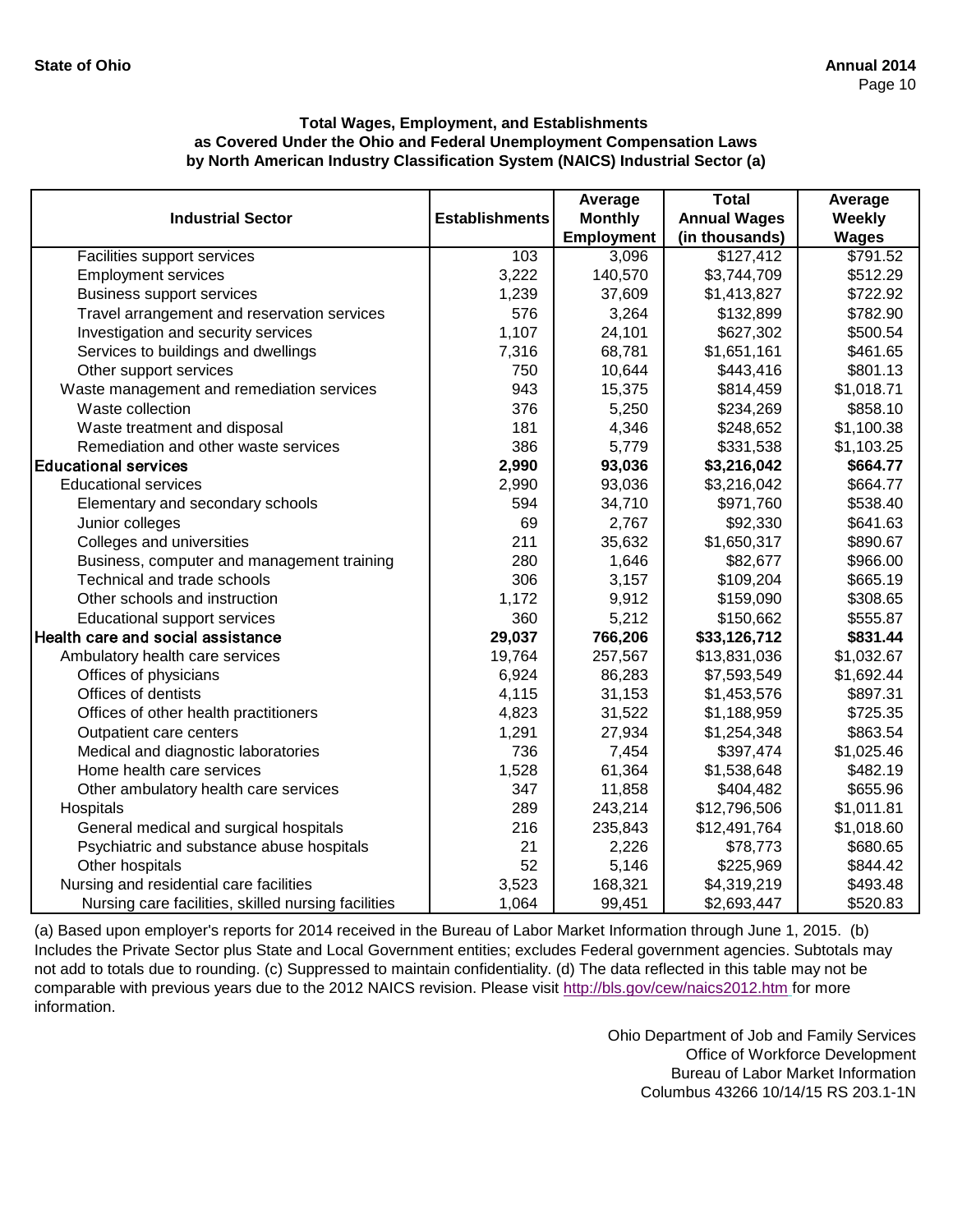|                                               |                       | Average           | <b>Total</b>        | Average      |
|-----------------------------------------------|-----------------------|-------------------|---------------------|--------------|
| <b>Industrial Sector</b>                      | <b>Establishments</b> | <b>Monthly</b>    | <b>Annual Wages</b> | Weekly       |
|                                               |                       | <b>Employment</b> | (in thousands)      | <b>Wages</b> |
| Residential mental health facilities          | 1,516                 | 29,147            | \$667,972           | \$440.71     |
| Continuing care, assisted living facilities   | 723                   | 35,483            | \$842,393           | \$456.56     |
| Other residential care facilities             | 220                   | 4,240             | \$115,406           | \$523.42     |
| Social assistance                             | 5,461                 | 97,103            | \$2,179,952         | \$431.73     |
| Individual and family services                | 2,296                 | 50,467            | \$1,219,920         | \$464.87     |
| Emergency and other relief services           | 380                   | 5,384             | \$160,618           | \$573.75     |
| Vocational rehabilitation services            | 278                   | 10,178            | \$220,417           | \$416.46     |
| Child day care services                       | 2,507                 | 31,075            | \$578,997           | \$358.31     |
| Arts, entertainment, and recreation           | 3,808                 | 75,194            | \$2,330,220         | \$595.94     |
| Performing arts and spectator sports          | 927                   | 13,920            | \$1,145,104         | \$1,582.00   |
| Performing arts companies                     | 180                   | 2,712             | \$97,121            | \$688.65     |
| Spectator sports                              | 149                   | 5,047             | \$778,498           | \$2,966.29   |
| Promoters of performing arts and sports       | 287                   | 5,040             | \$226,769           | \$865.27     |
| Agents and managers for public figures        | 61                    | 159               | \$8,520             | \$1,030.42   |
| Independent artists, writers, and performers  | 251                   | 962               | \$34,197            | \$683.79     |
| Museums, historical sites, zoos, and parks    | 177                   | 6,995             | \$188,753           | \$518.92     |
| Amusements, gambling, and recreation          | 2,704                 | 54,279            | \$996,363           | \$353.00     |
| Amusement parks and arcades                   | 101                   | 5,581             | \$107,632           | \$370.87     |
| Gambling industries                           | 74                    | 7,396             | \$242,483           | \$630.54     |
| Other amusement and recreation industries     | 2,530                 | 41,303            | \$646,247           | \$300.90     |
| <b>Accommodation and food services</b>        | 23,626                | 451,228           | \$6,718,460         | \$286.33     |
| Accommodation                                 | 1,702                 | 35,100            | \$696,529           | \$381.62     |
| Traveler accommodation                        | 1,465                 | 33,320            | \$666,245           | \$384.52     |
| RV parks and recreational camps               | 202                   | 1,534             | \$26,068            | \$326.87     |
| Rooming and boarding houses                   | 35                    | 247               | \$4,216             | \$328.79     |
| Food services and drinking places             | 21,924                | 416,128           | \$6,021,931         | \$278.29     |
| Special food services                         | 1,198                 | 17,875            | \$341,361           | \$367.25     |
| Drinking places (alcoholic beverages)         | 2,326                 | 14,308            | \$189,508           | \$254.71     |
| Restaurants and other eating places           | 18,400                | 383,945           | \$5,491,062         | \$275.04     |
| Other services (except public administration) | 24,984                | 152,978           | \$4,405,439         | \$553.81     |
| Repair and maintenance                        | 7,798                 | 44,658            | \$1,728,742         | \$744.44     |
| Automotive repair and maintenance             | 5,741                 | 31,523            | \$1,087,766         | \$663.60     |
| Electronic equipment repair and maintenance   | 464                   | 3,051             | \$172,456           | \$1,087.19   |
| Commercial machinery repair and maintenance   | 1,055                 | 7,820             | \$397,407           | \$977.33     |

[\(a\) Based upon employer's reports for 2014 received in the Bureau of Labor Market Information through June 1, 2015. \(b\)](http://bls.gov/cew/naics2012.htm)  [Includes the Private Sector plus State and Local Governm](http://bls.gov/cew/naics2012.htm)ent entities; excludes Federal government agencies. Subtotals may [not add to totals due to rounding. \(c\) Suppressed to main](http://bls.gov/cew/naics2012.htm)tain confidentiality. (d) The data reflected in this table may not be [comparable with previous years due to the 2012 NAICS revision. Please visit http://bls.gov/cew/naics2012.htm](http://bls.gov/cew/naics2012.htm) for more [information.](http://bls.gov/cew/naics2012.htm)